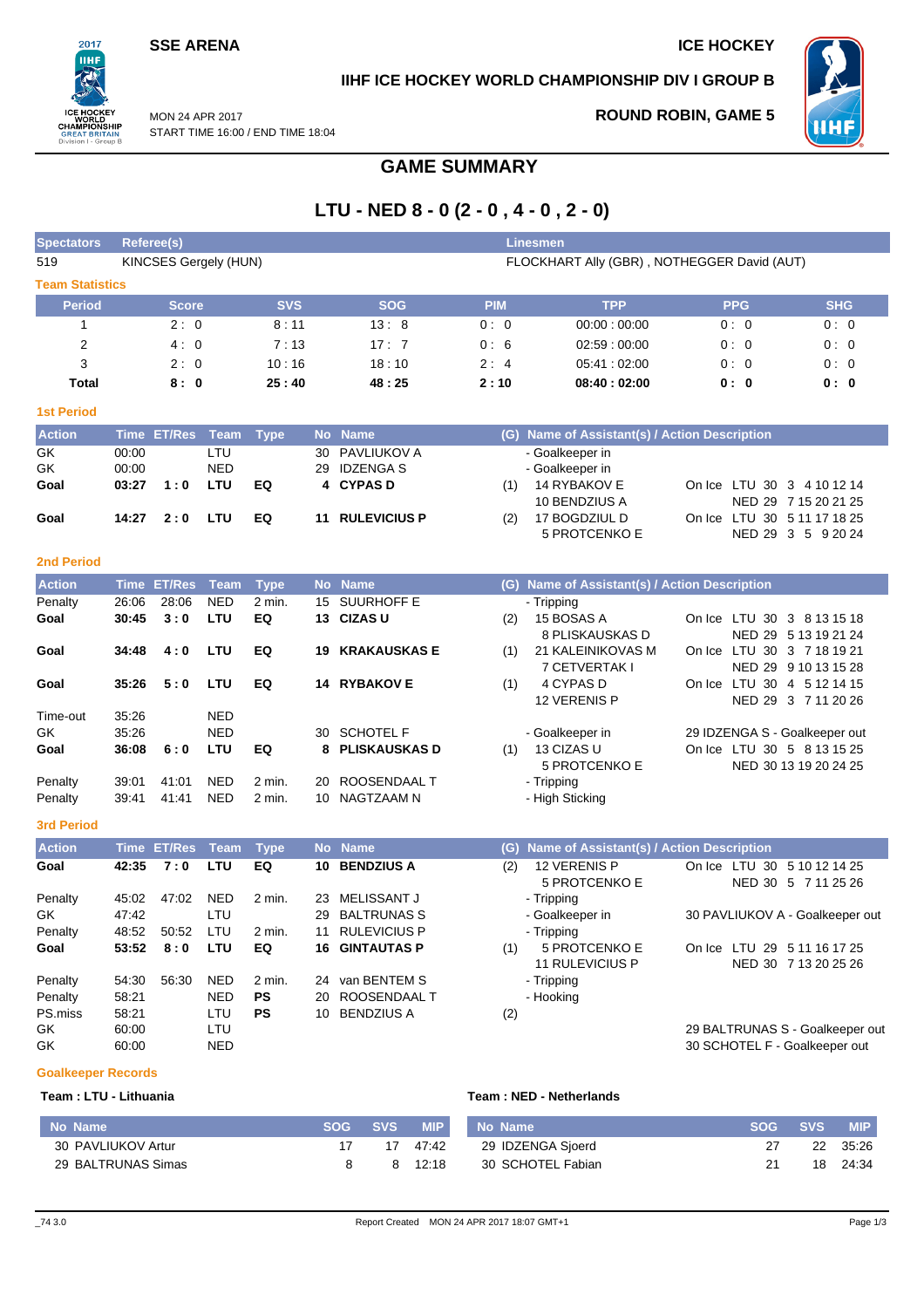**SSE ARENA ICE HOCKEY** 



**IIHF ICE HOCKEY WORLD CHAMPIONSHIP DIV I GROUP B**



MON 24 APR 2017 START TIME 16:00 / END TIME 18:04

# **ROUND ROBIN, GAME 5**

| <b>Game Statistics</b> |                                |
|------------------------|--------------------------------|
| Team : LTU (red)       |                                |
|                        | <b>Head Coach: HAAKE Bernd</b> |
| No Pos Name            |                                |
| 3 D                    | KIERAS Mindaugas +C            |
| ⊐ פ                    | DI ICKALICKAC Darius +A (RD)   |

| Head Coach: HAAKE Bernd |                             |   |    |                |                |                |                |          |       |             | <b>Shots on Goal</b> |                |                        |             |
|-------------------------|-----------------------------|---|----|----------------|----------------|----------------|----------------|----------|-------|-------------|----------------------|----------------|------------------------|-------------|
| <b>No Pos</b>           | <b>Name</b>                 | G | A  | P              | <b>PIM</b>     | $FO+$          | FO-            | $FO+/-$  | FO%   |             | $\overline{2}$       | 3              | <b>OT</b><br><b>TS</b> | $+/-$       |
| 3 D                     | KIERAS Mindaugas +C         | 0 | 0  | 0              | 0              | 0              | $\Omega$       | 0        | 0.00  | 0           | 0                    | $\Omega$       | 0                      | $+3$        |
| F<br>8                  | PLISKAUSKAS Darius +A (BP)  |   |    | $\overline{2}$ | 0              | 0              | $\Omega$       | 0        | 0.00  |             | 2                    | 0              | 3                      | $+2$        |
| 13 F                    | <b>CIZAS Ugnius</b>         |   |    | $\overline{2}$ | $\Omega$       | 9              | 12             | $-3$     | 42.86 | 0           | 2                    |                | 3                      | $+2$        |
| F<br>15                 | BOSAS Arnoldas +A           | 0 |    |                | 0              | 0              | $\Omega$       | 0        | 0.00  | 2           |                      | 2              | 5                      | $+3$        |
| 18 D                    | <b>JONUSKA Lukas</b>        | 0 | 0  | $\Omega$       | $\Omega$       | $\Omega$       | $\Omega$       | $\Omega$ | 0.00  | $\Omega$    | 1                    | $\Omega$       | $\mathbf{1}$           | $+3$        |
| 2 D                     | <b>JASINEVICIUS Jaunius</b> | 0 | 0  | 0              | 0              | 0              | $\Omega$       | 0        | 0.00  | 0           |                      | 0              |                        | 0           |
| D<br>6                  | <b>KATULIS Arturas</b>      | 0 | 0  | 0              | 0              | 0              | $\Omega$       | 0        | 0.00  | 0           | 0                    |                | 1                      | $\mathbf 0$ |
| 11 F                    | <b>RULEVICIUS Pijus</b>     |   |    | 2              | $\overline{2}$ | 0              |                | $-1$     | 0.00  | 2           | 1                    |                | 4                      | $+2$        |
| $\mathsf{F}$<br>16      | <b>GINTAUTAS Paulius</b>    |   | 0  |                | 0              | $\mathbf 0$    | $\Omega$       | 0        | 0.00  | $\mathbf 0$ | $\overline{2}$       | 5              | $\overline{7}$         | $+1$        |
| 17 F                    | <b>BOGDZIUL Daniel</b>      | 0 | 1  | 1              | $\Omega$       | 6              | 3              | 3        | 66.67 | $\Omega$    | $\Omega$             | $\Omega$       | $\Omega$               | $+2$        |
| 5 D                     | PROTCENKO Edgar             | 0 | 4  | 4              | 0              | 0              | 0              | 0        | 0.00  |             | 0                    | $\Omega$       |                        | $+5$        |
| 7 F                     | <b>CETVERTAK IIja</b>       | 0 | 1  |                | 0              | $\overline{2}$ | 8              | -6       | 20.00 |             | 0                    | $\Omega$       |                        | $+1$        |
| 19 F                    | <b>KRAKAUSKAS Emilijus</b>  |   | 0  |                | 0              | $\overline{c}$ |                |          | 66.67 |             | 2                    |                | 4                      | $+1$        |
| 21 F                    | <b>KALEINIKOVAS Mark</b>    | 0 |    |                | 0              | $\mathbf 0$    | $\Omega$       | 0        | 0.00  | 0           |                      | $\overline{2}$ | 3                      | $+1$        |
| 25 D                    | <b>ALIUKONIS Rolandas</b>   | 0 | 0  | $\Omega$       | 0              | $\mathbf 0$    | $\Omega$       | $\Omega$ | 0.00  |             | 0                    |                | $\overline{2}$         | $+4$        |
| 4 D                     | <b>CYPAS Domantas</b>       |   | 1  | 2              | 0              | 0              | $\Omega$       | 0        | 0.00  |             | 1                    | $\Omega$       | 2                      | $+2$        |
| F<br>9                  | <b>FISCEVAS Aimas</b>       | 0 | 0  | 0              | 0              | 1              | 4              | $-3$     | 20.00 | 0           | 0                    |                | 1                      | 0           |
| F<br>10 <sup>1</sup>    | <b>BENDZIUS Aivaras</b>     |   |    | 2              | 0              | 0              | $\Omega$       | $\Omega$ | 0.00  | 2           | 0                    | $\overline{2}$ | $\overline{4}$         | $+2$        |
| F<br>12                 | <b>VERENIS Povilas</b>      | 0 | 2  | $\overline{2}$ | 0              |                |                | $\Omega$ | 50.00 |             | 1                    |                | 3                      | $+3$        |
| 14 F                    | RYBAKOV Edgar               |   | 1  | $\overline{2}$ | $\Omega$       | 3              | $\overline{2}$ | 1        | 60.00 | $\Omega$    | $\overline{2}$       | $\Omega$       | $\overline{2}$         | $+3$        |
| GK<br>29                | <b>BALTRUNAS Simas</b>      | 0 | 0  | 0              | 0              |                |                |          |       | 0           | 0                    | 0              | 0                      |             |
| 30 GK                   | PAVLIUKOV Artur             | 0 | 0  | $\Omega$       | 0              |                |                |          |       |             | $\Omega$             | $\Omega$       | 0                      |             |
| Total                   |                             | 8 | 16 | 24             | $\mathbf{2}$   | 24             | 32             | -8       | 42.86 | 13          | 17                   | 18             | 48                     |             |

| <b>Feam:NED (white)</b> |                          |    |             |             |                |                |              |         |       |                |                |                |           |                |             |
|-------------------------|--------------------------|----|-------------|-------------|----------------|----------------|--------------|---------|-------|----------------|----------------|----------------|-----------|----------------|-------------|
|                         | Head Coach: EIMERS Chris |    |             |             |                |                |              |         |       |                |                | Shots on Goal  |           |                |             |
| <b>No Pos</b>           | <b>Name</b>              | G. | Α           | P           | <b>PIM</b>     | $FO+$          | FO-          | $FO+/-$ | FO%   |                | $\overline{2}$ | $\mathbf{3}$   | <b>OT</b> | <b>TS</b>      | $+/-$       |
| 3 F                     | OOSTERVELD Joey (BP)     | 0  | $\Omega$    | 0           | 0              |                | 3            | $-2$    | 25.00 | 0              | 1              | $\Omega$       |           |                | $-2$        |
| 5 D                     | van der VOSSEN Niels     | 0  | 0           | 0           | $\Omega$       | 0              | 0            | 0       | 0.00  | 0              | 0              |                |           |                | $-3$        |
| 13 F                    | MASON Steve +A           | 0  | $\Omega$    | $\Omega$    | $\Omega$       | $\Omega$       | $\Omega$     | 0       | 0.00  | $\Omega$       | $\mathbf{0}$   | $\Omega$       |           | $\Omega$       | $-4$        |
| F<br>19                 | <b>VANMUSSCHER Donny</b> | 0  | $\Omega$    | $\Omega$    | 0              | 0              | $\Omega$     | 0       | 0.00  | 2              | 0              | 0              |           | $\overline{2}$ | $-2$        |
| 24 D                    | van BENTEM Stace         | 0  | 0           | 0           | $\overline{2}$ | $\mathbf 0$    | $\Omega$     | 0       | 0.00  |                | 0              | 0              |           |                | $-3$        |
| 9 F                     | BRUIJSTEN Kevin +C       | 0  | 0           | 0           | 0              | 0              | 0            | 0       | 0.00  | 0              | 1              |                |           | $\overline{2}$ | $-2$        |
| 10 F                    | NAGTZAAM Nardo           | 0  | 0           | $\Omega$    | $\overline{2}$ | 13             |              | 6       | 65.00 | 0              | 1              |                |           | $\overline{2}$ | $-1$        |
| D<br>11                 | van HAREN Rick           | 0  | 0           | 0           | $\mathbf 0$    | $\mathbf 0$    | <sup>0</sup> | 0       | 0.00  | 0              | $\Omega$       |                |           | $\mathbf 0$    | $-2$        |
| 20 D                    | ROOSENDAAL Thomas        | 0  | 0           | $\Omega$    | 2              | 0              | 0            | 0       | 0.00  |                | 1              |                |           | 3              | $-5$        |
| 26 F                    | van NES Guus             | 0  | 0           | $\mathbf 0$ | $\mathbf 0$    | $\mathbf 0$    | $\Omega$     | 0       | 0.00  | 0              |                | $\overline{2}$ |           | 3              | $-3$        |
| 15 D                    | <b>SUURHOFF Evo</b>      | 0  | 0           | $\mathbf 0$ | 2              | $\mathbf 0$    | 0            | 0       | 0.00  | 0              | 0              | 0              |           | 0              | $-2$        |
| 16 F                    | WURM Ronald +A           | 0  | $\Omega$    | $\Omega$    | $\mathbf 0$    | $\mathbf 0$    | $\Omega$     | 0       | 0.00  | $\overline{2}$ | $\mathbf{1}$   | $\Omega$       |           | 3              | $\mathbf 0$ |
| 23 F                    | <b>MELISSANT Jeffrey</b> | 0  | 0           | 0           | 2              | 6              | 3            | 3       | 66.67 | 0              | 0              |                |           | 1              | 0           |
| 28 F                    | van der SCHUIT Raymond   | 0  | $\mathbf 0$ | $\mathbf 0$ | $\mathbf 0$    | $\mathbf 0$    | $\Omega$     | 0       | 0.00  |                | 0              |                |           | $\overline{2}$ | $-1$        |
| 7 F                     | <b>VERSCHUREN Nick</b>   | 0  | 0           | 0           | 0              | 0              | 0            | 0       | 0.00  | 0              | 1              |                |           | 2              | $-4$        |
| F<br>21                 | <b>KICK Jasper</b>       | 0  | 0           | $\Omega$    | $\mathbf 0$    | $\overline{c}$ | 4            | $-2$    | 33.33 | 0              | $\mathbf 0$    | $\Omega$       |           | $\mathsf 0$    | $-2$        |
| 25 F                    | <b>HERMENS Max</b>       | 0  | 0           | $\Omega$    | $\Omega$       | 10             | 7            | 3       | 58.82 |                | 0              |                |           | $\overline{2}$ | $-4$        |
| 29 GK                   | <b>IDZENGA Sjoerd</b>    | 0  | $\Omega$    | $\Omega$    | 0              |                |              |         |       | 0              | $\Omega$       | 0              |           | 0              |             |
| 30 GK                   | <b>SCHOTEL Fabian</b>    | 0  | 0           | 0           | $\mathbf 0$    |                |              |         |       | 0              | 0              | $\Omega$       |           | 0              |             |
| <b>Total</b>            |                          | 0  | 0           | 0           | 10             | 32             | 24           | 8       | 57.14 | 8              | 7              | 10             |           | 25             |             |